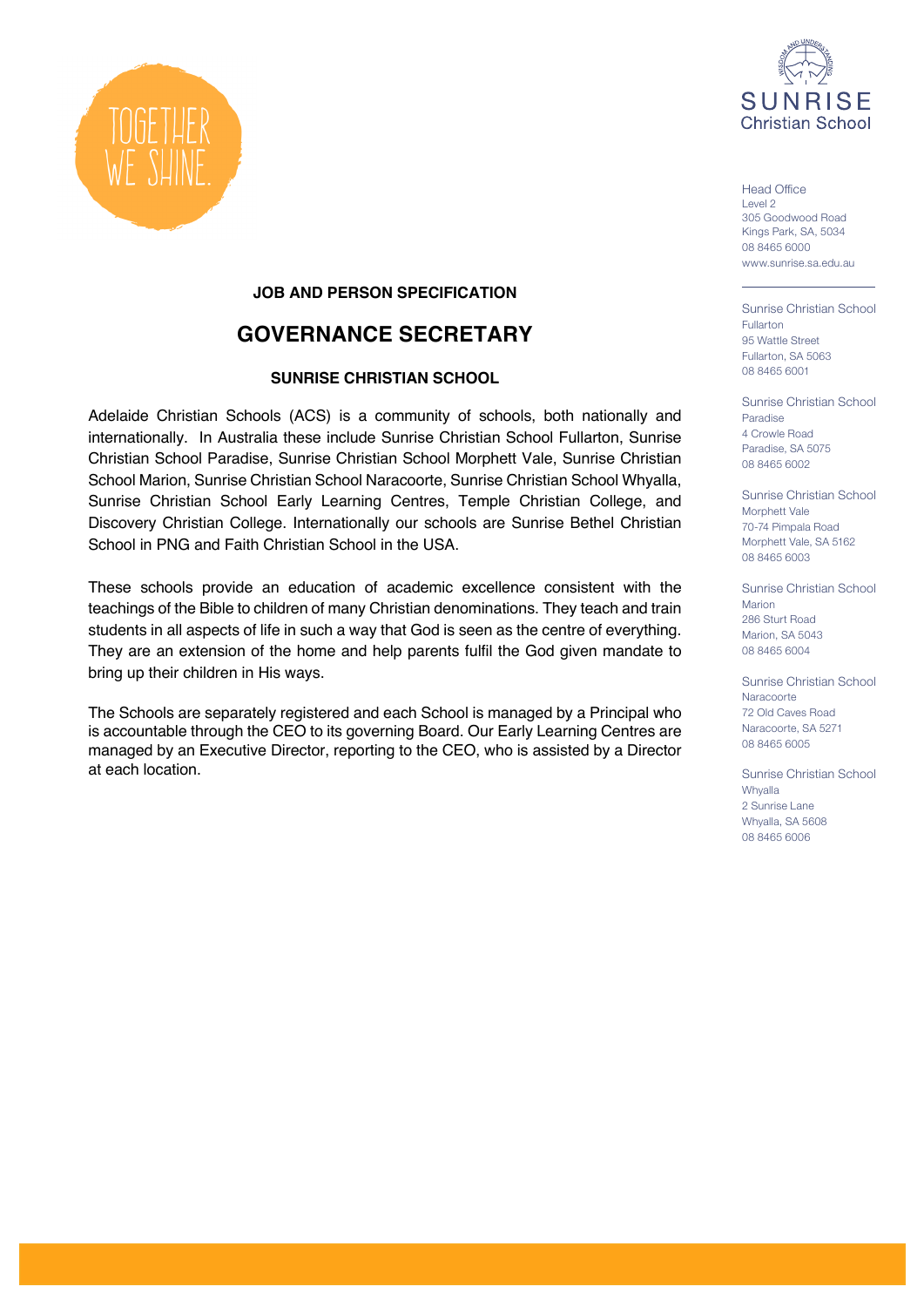

## **JOB SPECIFICATION**

## **OVERVIEW**

The role of the Governance Secretary is to assist the organisation to function smoothly and efficiently through structured processes and clear and well-maintained communication lines.

The Governance Secretary will report to and be responsible to the ACS CEO.

This is a 0.4 FTE position.

## **KEY RESPONSIBILITIES**

The Governance Secretary will be required to:

### **CEO Support**

- Prepare the CEO reports to ACS Boards and Committees including proofreading and distribution to members in accordance with corporate standards and deadlines.
- Prepare international travel visas and international freight as directed
- Process all CEO communication including mail, phone calls, taking appropriate action, distribution, replies and record keeping.
- Provide support in CEO Credit Card management
- Other administrative duties as required to support the CEO.

## **Secretarial of Boards & Committees**

- Manage Boardable or its replacement.
- Organise meeting appointments with members.
- Organise venue requirements including hospitality.
- Prepare and distribution of Agenda and documents.
- Prepare and oversee reports including proof-reading and adherence to corporate standards and protocols.
- Take minutes at Committees and Board Meetings.
- Ensure minute recording is in accordance with corporate standards.
- Preparation, distribution and record management of minutes.
- Manage police checks and other relevant checks for board members.
- Support Board Chair and Committee Chairs.
- Preparation of annual association returns.

## **Secretarial of Senior Management Team**

- Prepare Agenda as instructed by CEO.
- Organising meeting appointments with members.
- Organising venue requirements.
- Preparation and distribution of Agenda.



Head Office Level 2 305 Goodwood Road Kings Park, SA, 5034 08 8465 6000 www.sunrise.sa.edu.au

Sunrise Christian School Fullarton 95 Wattle Street Fullarton, SA 5063 08 8465 6001

Sunrise Christian School Paradise 4 Crowle Road Paradise, SA 5075 08 8465 6002

Sunrise Christian School Morphett Vale 70-74 Pimpala Road Morphett Vale, SA 5162 08 8465 6003

Sunrise Christian School Marion 286 Sturt Road Marion, SA 5043 08 8465 6004

Sunrise Christian School Naracoorte 72 Old Caves Road Naracoorte, SA 5271 08 8465 6005

Sunrise Christian School Whyalla 2 Sunrise Lane Whyalla, SA 5608 08 8465 6006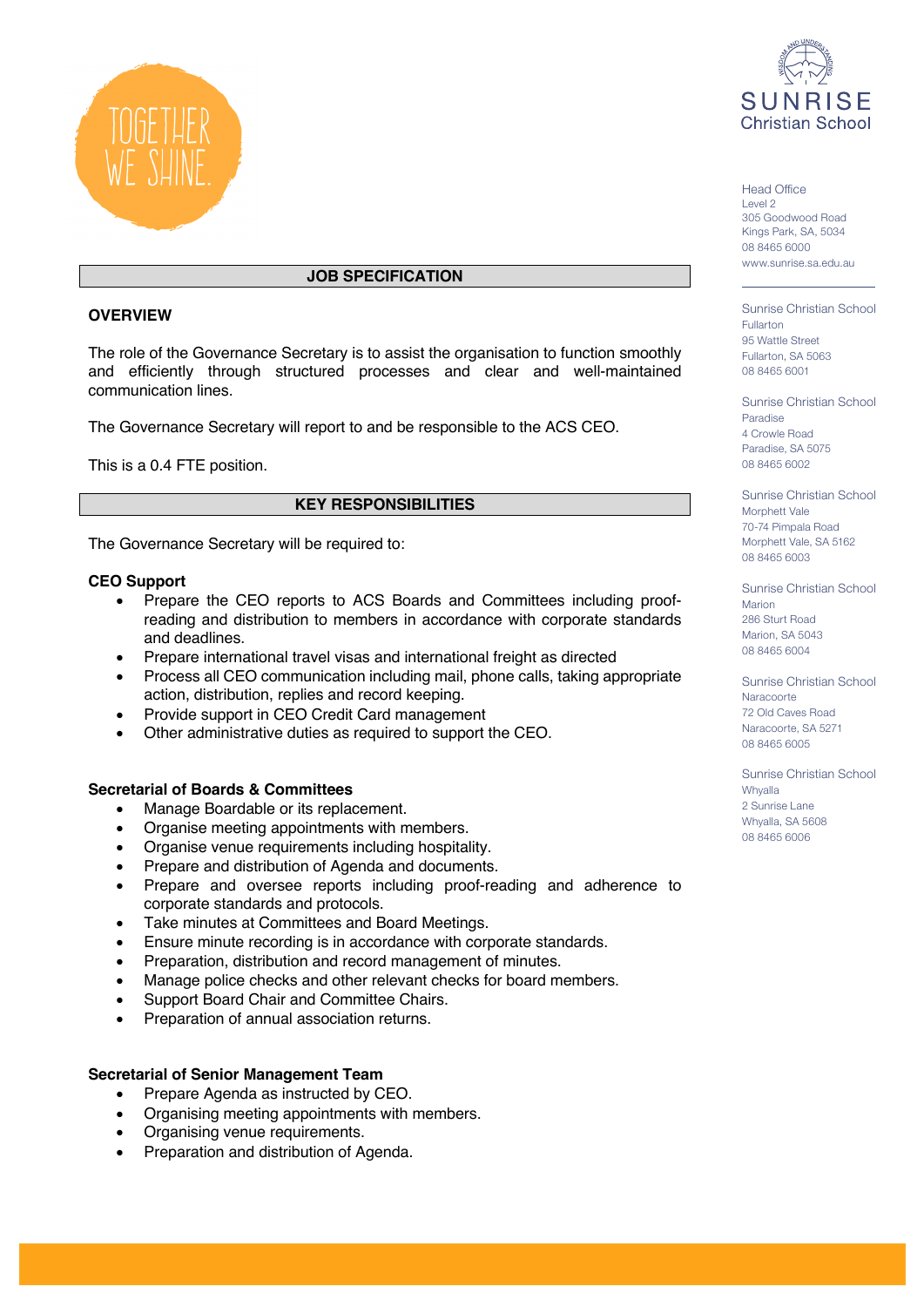

- Prepare and oversee reports including proof-reading and adherence to corporate standards and protocols.
- Taking of minutes at SMT Meetings.
- Actions and follow-up of actions as instructed by CEO.

#### **ACS**

- Management of Boardable.
- Policy review timetables.
- PNG Policy review timetables.
- Manage Board NCHC, WWCC, and Blue Card process.
- Manage and create Board and school calendars for meetings.
- Review, proofread and prepare annual report for compliance.
- Manage AGM process for every entity, including DCC.
- Manage functions and events when required.
- Tasks as requested by Board Chair and CEO.

#### **ACS Policy Database**

- Manage database of all Sunrise and ACS Policies including administration of review requirements, updating of records, ensuring consistency with corporate standards and styles, reporting and approval to Board of new and amended policies.
- Manage Storage and distribution of ACS Policies to School Leaderships.

#### **ACS, ACS Alumni and Foundation Marketing**

• Manage and coordinate the development and updating of the ACS website while working with the Marketing Coordinator.

#### **Other Duties**

• Other duties as required.

The position will be reviewed annually.

**Approved \_\_\_\_\_\_\_\_\_\_\_\_\_\_\_\_\_\_\_\_\_\_\_\_\_\_\_\_\_\_ Date \_\_\_\_\_\_\_\_\_\_\_\_\_\_**

 **ACS CEO - Signature**

Approved **Date Date** 

**Applicant's Signature** 



Head Office Level 2 305 Goodwood Road Kings Park, SA, 5034 08 8465 6000 www.sunrise.sa.edu.au

Sunrise Christian School Fullarton 95 Wattle Street Fullarton, SA 5063 08 8465 6001

Sunrise Christian School Paradise 4 Crowle Road Paradise, SA 5075 08 8465 6002

Sunrise Christian School Morphett Vale 70-74 Pimpala Road Morphett Vale, SA 5162 08 8465 6003

Sunrise Christian School Marion 286 Sturt Road Marion, SA 5043 08 8465 6004

Sunrise Christian School Naracoorte 72 Old Caves Road Naracoorte, SA 5271 08 8465 6005

Sunrise Christian School Whyalla 2 Sunrise Lane Whyalla, SA 5608 08 8465 6006